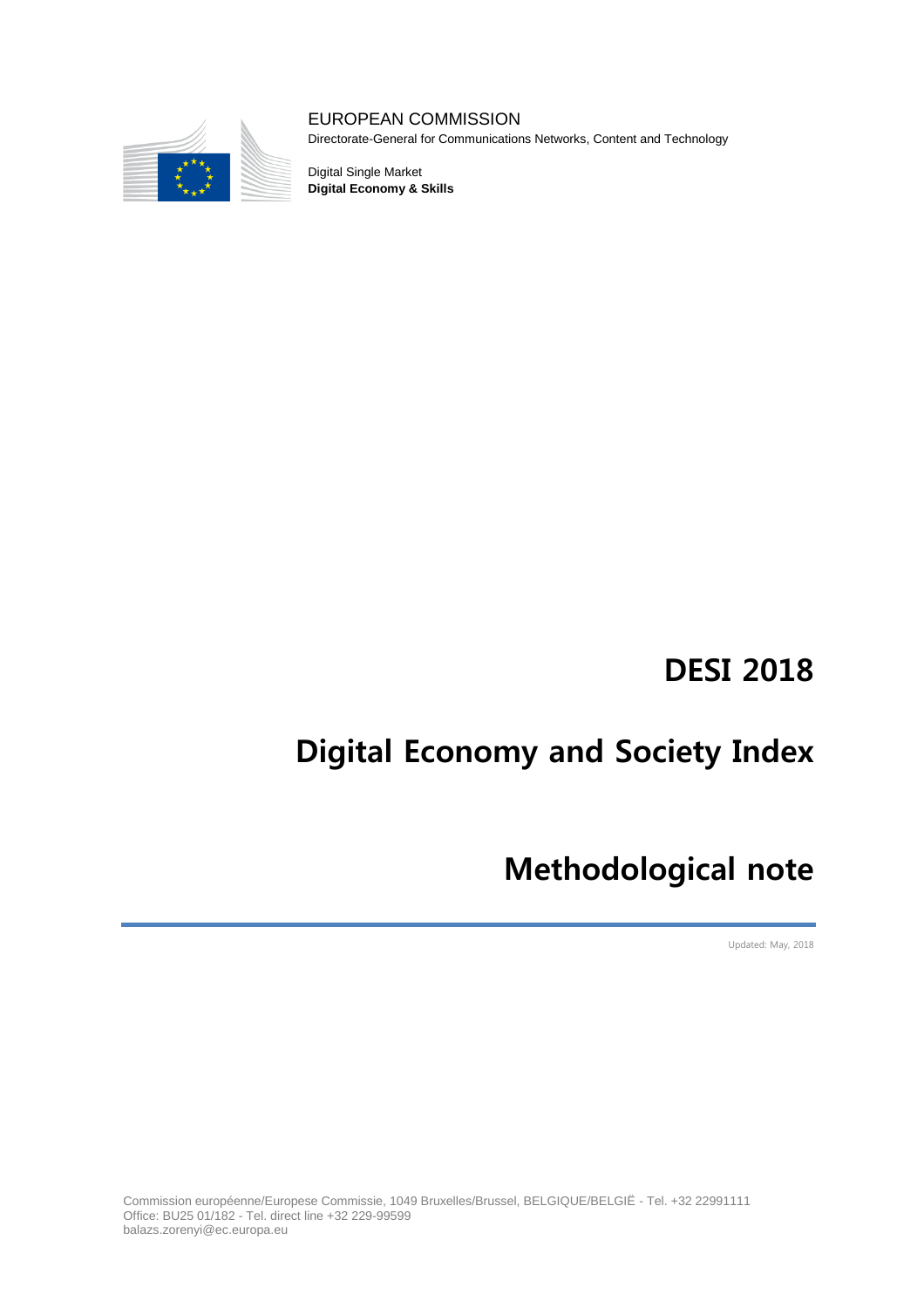## Table of Contents

| $\mathbf{1}$ | <b>INTRODUCTION</b>                                | <u>3</u>         |
|--------------|----------------------------------------------------|------------------|
|              | 2 STRUCTURE OF THE DESI                            | $\boldsymbol{4}$ |
| 2.1          | <b>CONNECTIVITY DIMENSION</b>                      | 5                |
| 2.2          | <b>HUMAN CAPITAL DIMENSION</b>                     | 7                |
|              | 2.3 USE OF INTERNET SERVICES DIMENSION             | 8                |
| 2.4          | <b>INTEGRATION OF DIGITAL TECHNOLOGY DIMENSION</b> | 9                |
| 2.5          | <b>DIGITAL PUBLIC SERVICES DIMENSION</b>           | 10               |
| 2.6          | <b>CHANGES COMPARED TO DESI 2017</b>               | 12               |
|              | 3 METHODOLOGICAL CONSIDERATIONS                    | <u>14</u>        |
|              | <b>3.1 INDICATOR REQUIREMENTS</b>                  | 14               |
| <b>3.2</b>   | <b>DATA UPDATES AND CORRECTIONS</b>                | 14               |
| <b>3.3</b>   | <b>NORMALISATION</b>                               | 14               |
| 3.4          | <b>IMPUTATION OF MISSING OBSERVATIONS</b>          | 17               |
| 3.5          | <b>WEIGHTS</b>                                     | 18               |
|              | 3.6 METHOD OF AGGREGATION                          | 20               |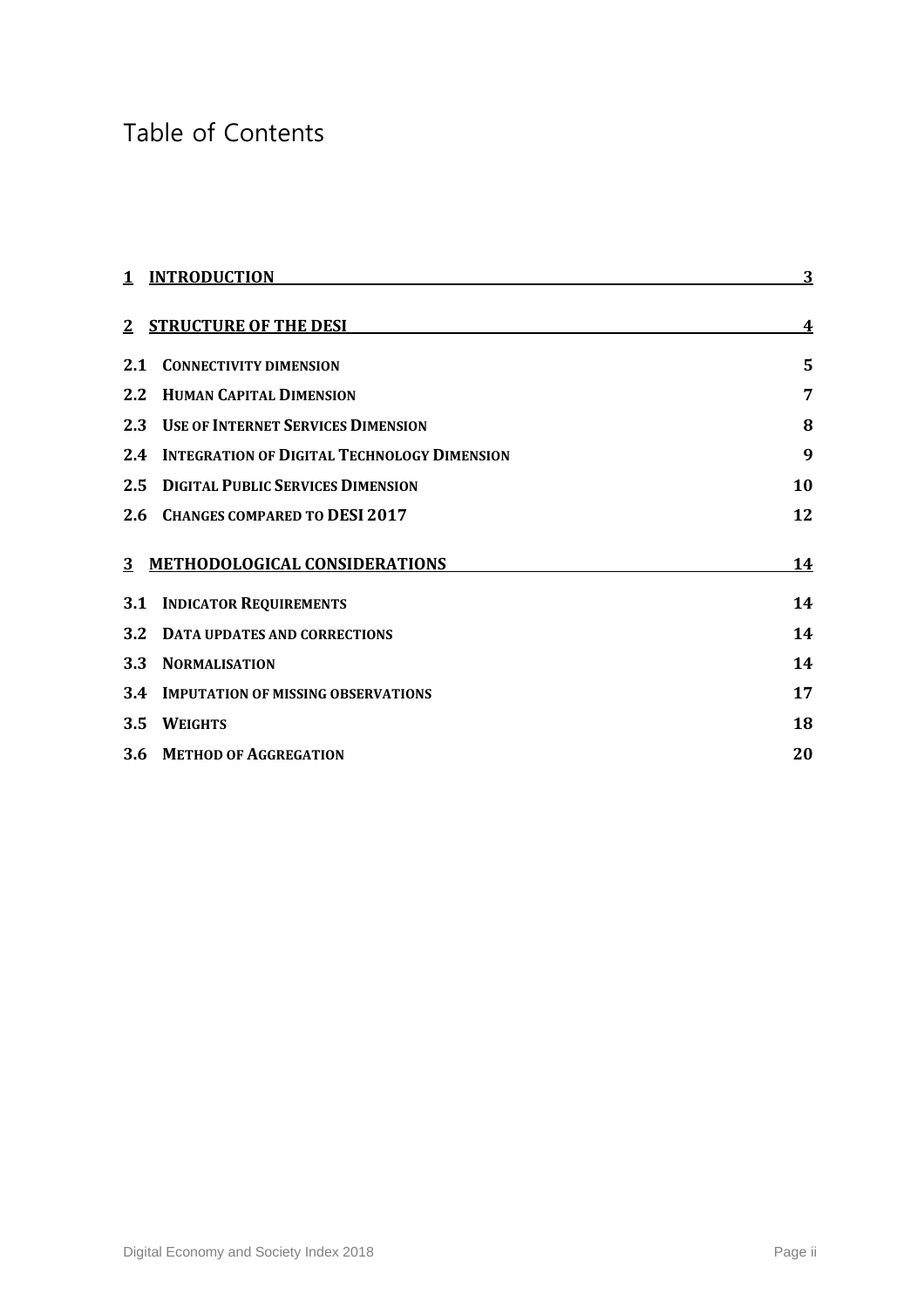### **1 Introduction**

The Digital Economy and Society Index (DESI) measures progress of EU countries towards a digital economy and society. As such, it brings together a set of relevant indicators on Europe's current digital policy mix.

The index allows four main types of analysis:

- General performance assessment: to obtain a general characterisation of the performance of individual Member States by observing their overall index score and the scores of the main index dimensions.
- Zooming-in: to pinpoint the areas where Member State performance could be improved by analysing the scores of the index's sub-dimensions and individual indicators.
- Follow-up: to assess whether there is progress over time.
- Comparative analysis: to cluster Member States according to their index scores, comparing countries in similar stages of digital development so as to flag the need for improvement in relevant policy areas.

The DESI was developed following the guidelines and recommendations in the OECD's "Handbook on constructing composite indicators: methodology and user guide" $1$ . The data included in the index were mostly collected by the European Commission services (DG CNECT, Eurostat) and by ad-hoc studies launched by the Commission services.

<sup>1</sup>[http://www.oecd.org/els/soc/handbookonconstructingcompositeindicatorsmethodologyanduserg](http://www.oecd.org/els/soc/handbookonconstructingcompositeindicatorsmethodologyanduserguide.htm) [uide.htm](http://www.oecd.org/els/soc/handbookonconstructingcompositeindicatorsmethodologyanduserguide.htm)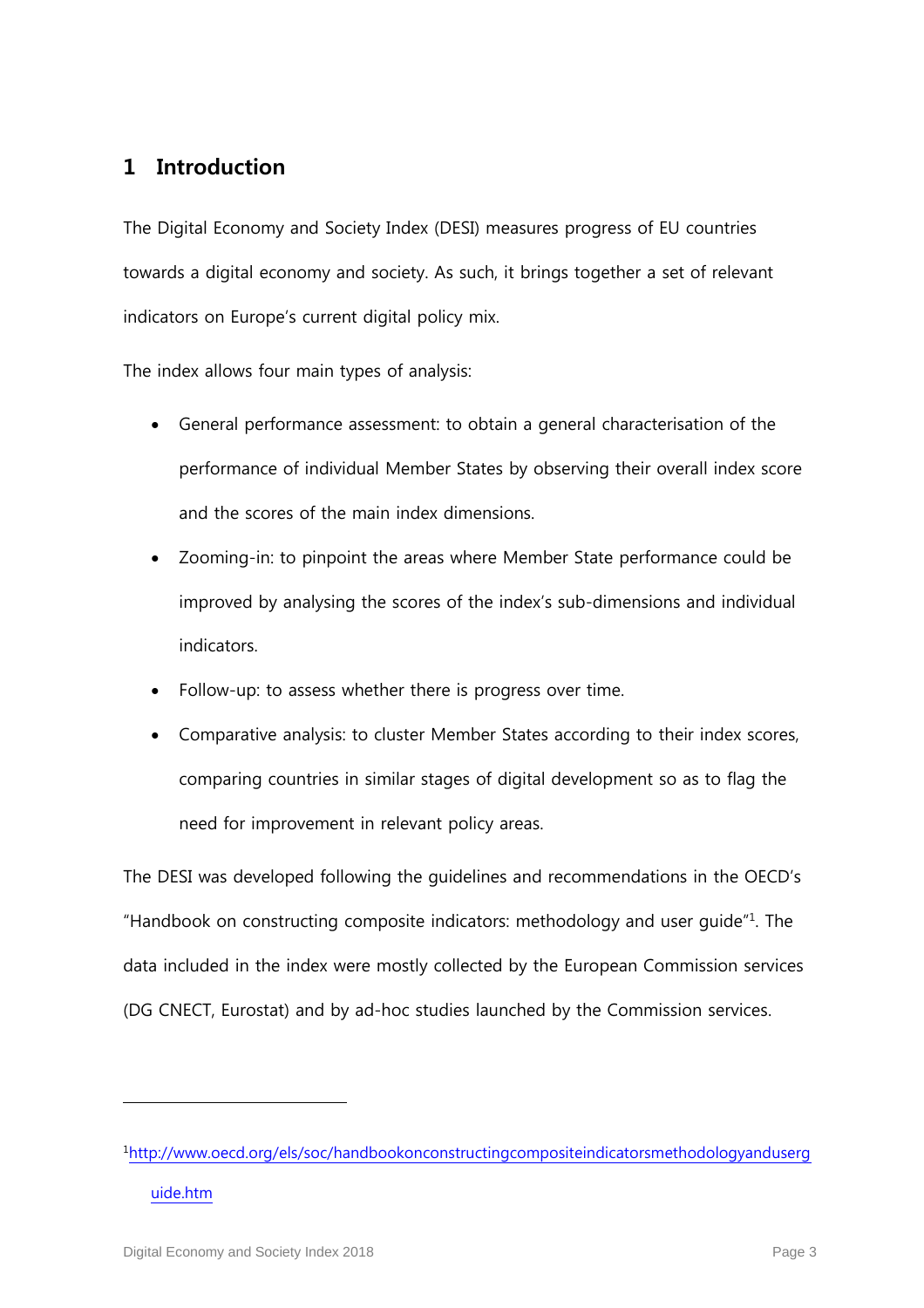## **2 Structure of the DESI**

The DESI has a three-layer structure as depicted in table [1.](#page-3-0) It is composed of 5 principal dimensions, each divided in a set of sub-dimensions, which are in turn composed by individual indicators.

| <b>Dimension</b>         | Sub-dimension                   | <b>Indicator</b>                          |
|--------------------------|---------------------------------|-------------------------------------------|
|                          |                                 | 1a1 Fixed Broadband Coverage              |
|                          | 1a Fixed Broadband              | 1a2 Fixed Broadband Take-up               |
|                          |                                 | 1b1 4G coverage                           |
|                          | 1b Mobile Broadband             | 1b2 Mobile Broadband Take-up              |
| 1 Connectivity           | 1c Fast Broadband               | 1c1 Fast Broadband Coverage               |
|                          |                                 | 1c2 Fast Broadband take-up                |
|                          |                                 | 1d1 Ultrafast Broadband Coverage          |
|                          | 1d Ultrafast Broadband          | 1d2 Ultrafast Broadband take-up           |
|                          | <b>1e Broadband Price Index</b> | 1e1 Broadband Price Index                 |
|                          | 2a Basic Skills and Usage       | 2a1 Internet Users                        |
| 2 Digital Skills         |                                 | 2a2 At Least Basic Digital Skills         |
|                          | 2b Advanced skills and          | <b>2b1 ICT Specialists</b>                |
|                          | <b>Development</b>              | <b>2b2 STEM Graduates</b>                 |
|                          |                                 | 3a1 News                                  |
|                          | <b>3a Content</b>               | 3a2 Music, Videos and Games               |
|                          |                                 | 3a3 Video on Demand                       |
| 3 Use of Internet        | <b>3b Communication</b>         | <b>3b1 Video Calls</b>                    |
|                          |                                 | <b>3b2 Social Networks</b>                |
|                          | <b>3c Transactions</b>          | 3c1 Banking                               |
|                          |                                 | 3c2 Shopping                              |
|                          |                                 | <b>4a1 Electronic Information Sharing</b> |
|                          |                                 | 4a2 RFID                                  |
|                          | 4a Business digitisation        | 4a3 Social Media                          |
| 4 Integration of Digital |                                 | 4a4 elnvoices                             |
| <b>Technology</b>        |                                 | 4a5 Cloud                                 |
|                          | 4b E-commerce                   | <b>4b1 SMEs Selling Online</b>            |
|                          |                                 | <b>4b2 E-commerce Turnover</b>            |
|                          |                                 | 4b3 Selling Online Cross-border           |
|                          | 5a eGovernment                  | 5a1 eGovernment Users                     |
|                          |                                 | 5a2 Pre-filled Forms                      |
| <b>5 Digital Public</b>  |                                 | 5a3 Online Service Completion             |
| <b>Services</b>          |                                 | 5a4 eGovernment Services for Businesses   |
|                          |                                 | 5a5 Open Data                             |
|                          | 5b eHealth                      | 5b1 eHealth Services                      |

<span id="page-3-0"></span>

| Table 1. DESI Structure |  |
|-------------------------|--|
|-------------------------|--|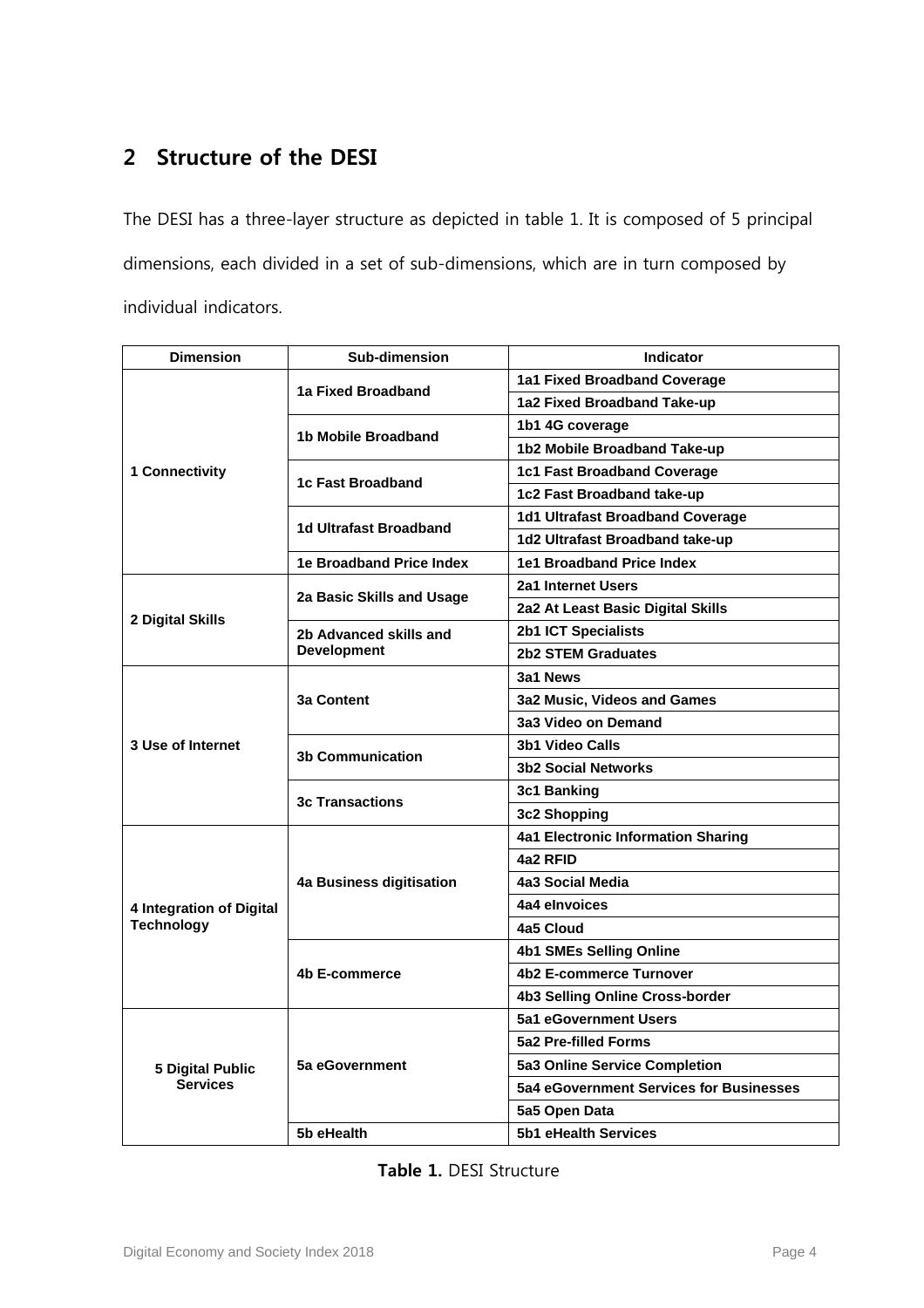At high level the DESI addresses the five principal policy areas of concern for a digital economy and society. These are not isolated areas that contribute separately to digital development but are in fact interconnected. As such, developments in the digital economy cannot be achieved through isolated improvements in particular areas but through concerted improvement in all areas. For methodological and data availability reasons, DESI 2018 presents structural changes when compared to DESI 2017. Such changes are described in section [2.6.](#page-11-0)

#### **2.1 Connectivity dimension**

A necessary condition for the development of a digital society is the ability of its members to connect to the Internet. Nowadays however, a simple Internet connection is no longer sufficient. In order to benefit from the full spectrum of developments brought about by the Internet, a high-speed Internet connections starts to be desirable, if not mandatory. Hence connectivity is a necessary infrastructure of the digital economy and society.

The Connectivity dimension is divided into five sub-dimensions, each focusing on a relevant aspect of connectivity to the Internet.

#### **2.1.1 Fixed Broadband**

This sub-dimension focuses on whether citizens have the possibility to connect to the Internet via a fixed broadband connection, and on the extent to which they do in fact connect to the Internet that way. These phenomena are captured respectively by the Fixed BB Coverage and by the Fixed BB Take-up indicators.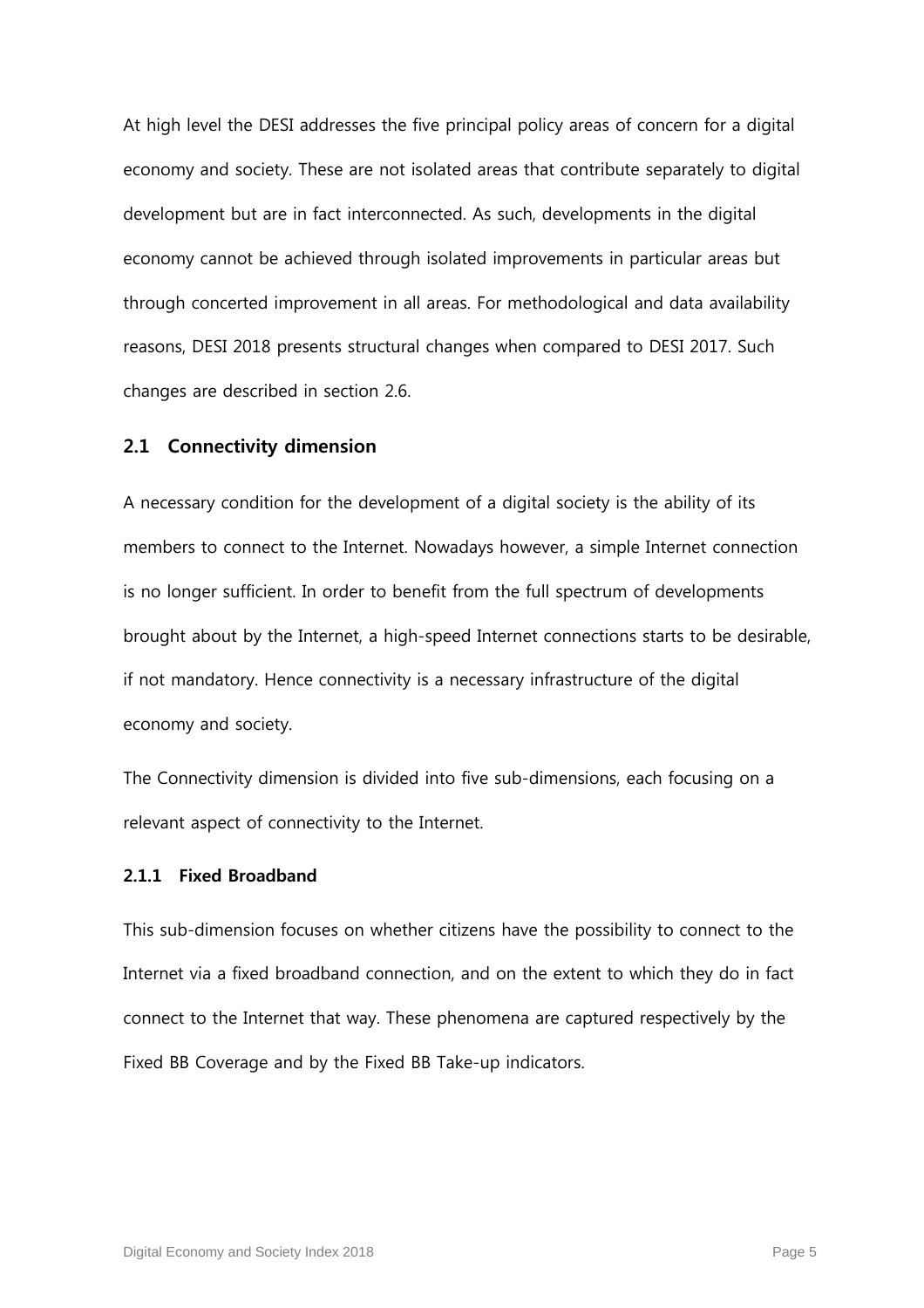#### **2.1.2 Mobile Broadband**

This sub-dimension focuses on how widely 4G services are available (4G coverage) and whether citizens use the broadband capabilities of their mobile devices (Mobile BB Take-up indicator).

#### **2.1.3 Fast broadband**

This sub-dimension focuses on the availability and use of fast Internet connections (defined as those offering at least 30 Mbps download speed). The availability of such connections is captured in the NGA Coverage indicator, whereas the actual use of such connections by the population is captured in the Fast broadband (BB) Take-up indicator.

#### **2.1.4 Ultrafast broadband**

This sub-dimension focuses on the availability and use of ultrafast Internet connections (defined as those offering at least 100 Mbps download speed). The availability of such connections is captured in the Ultrafast BB Coverage indicator, whereas the actual use of such connections by the population is captured in the Ultrafast broadband (BB) Take-up indicator.

#### **2.1.5 Broadband price index**

Finally, this sub-dimension measures how affordable it is to have a broadband Internet connection. The Broadband Price Index measures the prices of twelve representative fixed broadband baskets as the percentage of household income. The baskets include three speed categories (12-30 Mbps, 30-100 Mbps and at least 100 Mbps) and four types of products (standalone internet, internet + TV, internet + fixed telephony and  $internet + TV + fixed telephony$ .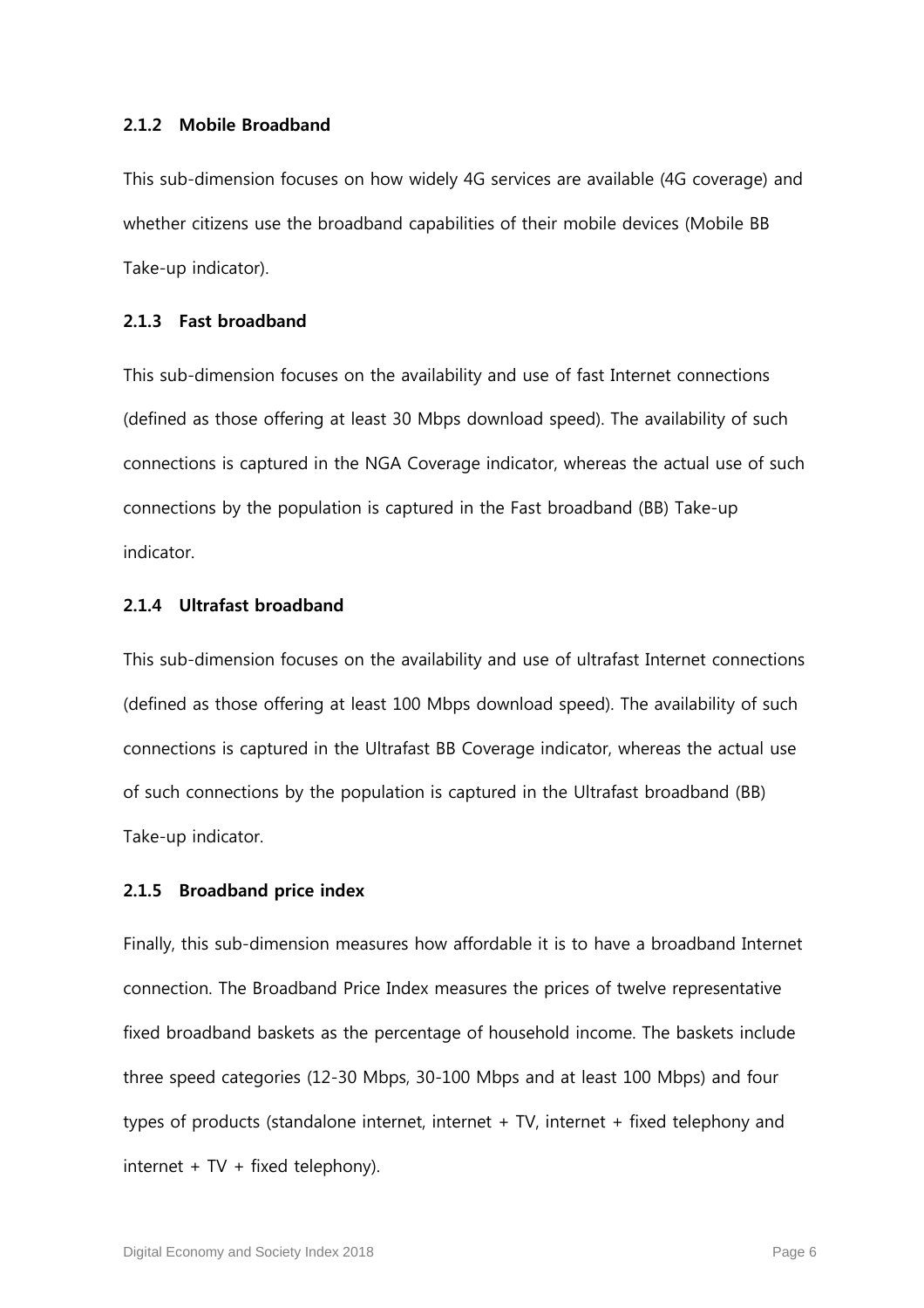#### **2.2 Human Capital Dimension**

Having a connection to the Internet is not sufficient; it must be paired with the appropriate skills to take advantage of the Internet and of the myriad of possibilities unravelled by a digital society. Those skills go from basic usage skills that enable individuals to take part in the digital society and consume digital goods and services, to advanced skills that empower the workforce to develop new digital goods and services and to take advantage of technology for enhanced productivity and economic growth. Digital skills are also a necessary infrastructure for the digital economy and society.

The Human Capital dimension is divided into two sub-dimensions.

#### **2.2.1 Basic Skills and Usage**

The Basic Skills and Usage sub-dimension captures the digital skills level of the general population. In particular, it assesses whether citizens are able to use the Internet and use it on a regular basis (Internet Users indicator) and whether they possess at least a basic level of digital skills (captured by the Basic Digital Skills, which measures whether citizens have at least basic skills in at least one of four Digital Competence domains: information, communication, content-creation or problem-solving).

#### **2.2.2 Advanced skills and Development**

The Advanced skills and Development sub-dimension concerns the workforce and its potential to maintain and grow the digital economy. It takes into account the percentage of people in the workforce with ICT specialist skills (ICT Specialists indicators) and the share of the population with STEM (science, technology, engineering and mathematics) education (STEM graduates indicator).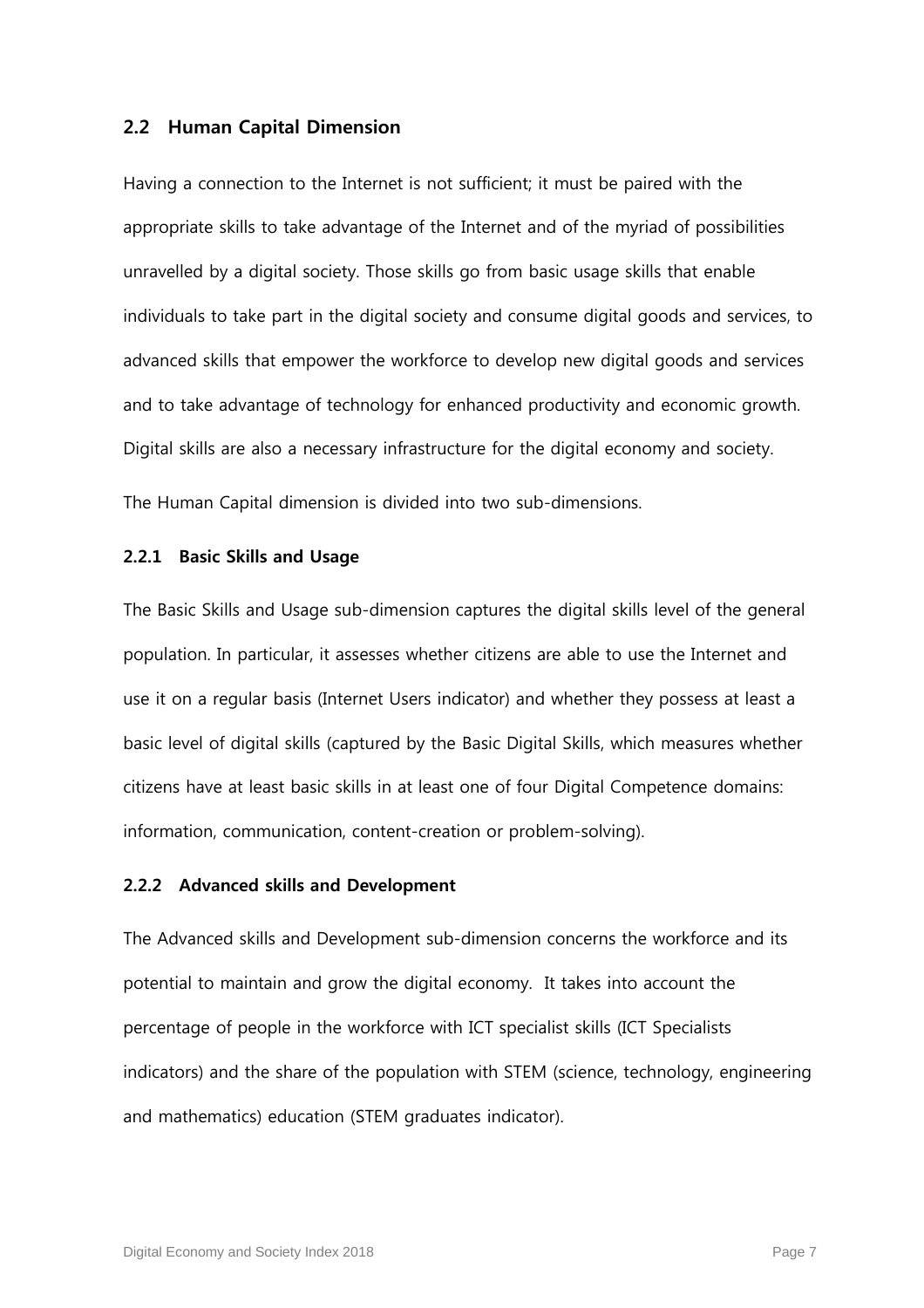#### **2.3 Use of Internet Services Dimension**

Citizens that are empowered with an Internet connection and the necessary skills to take advantage of it can engage in a wide range of online activities. These can be through consumption of online content (e.g., entertainment such as music, movies, TV or games, obtaining media-rich information or engaging in online social interaction), through modern communication activities (e.g., performing video-calls), or through ecommerce. Nowadays this mix of activities can only be enjoyed to its fullest using the high-speed connectivity provided by a broadband subscription. Hence, these contentrich activities are among the drivers of the development of broadband networks. On the demand side, it is the possibility to perform these activities that drives users to subscribe to broadband connections. On the supply side, it is the need for the network capacity and speed to support such services that drives the supply of faster networks and better content delivery facilities.

The Use of Internet dimension is divided into three sub-dimensions.

#### **2.3.1 Content**

The Content sub-dimension measures the extent to which a country's Internet users get online content via their broadband connections. It uses four indicators to portray the country's consumption of content online: the percentage of Internet users that read news online (News indicator); the percentage of Internet users that consume music, videos or games online (Music, Videos and Games indicator); and the percentage of internet users that watch Video on Demand (Video on Demand indicator).

#### **2.3.2 Communication**

The Communication sub-dimension measures the extent to which a country's Internet users communicate and interact online using their broadband connections. To do so, it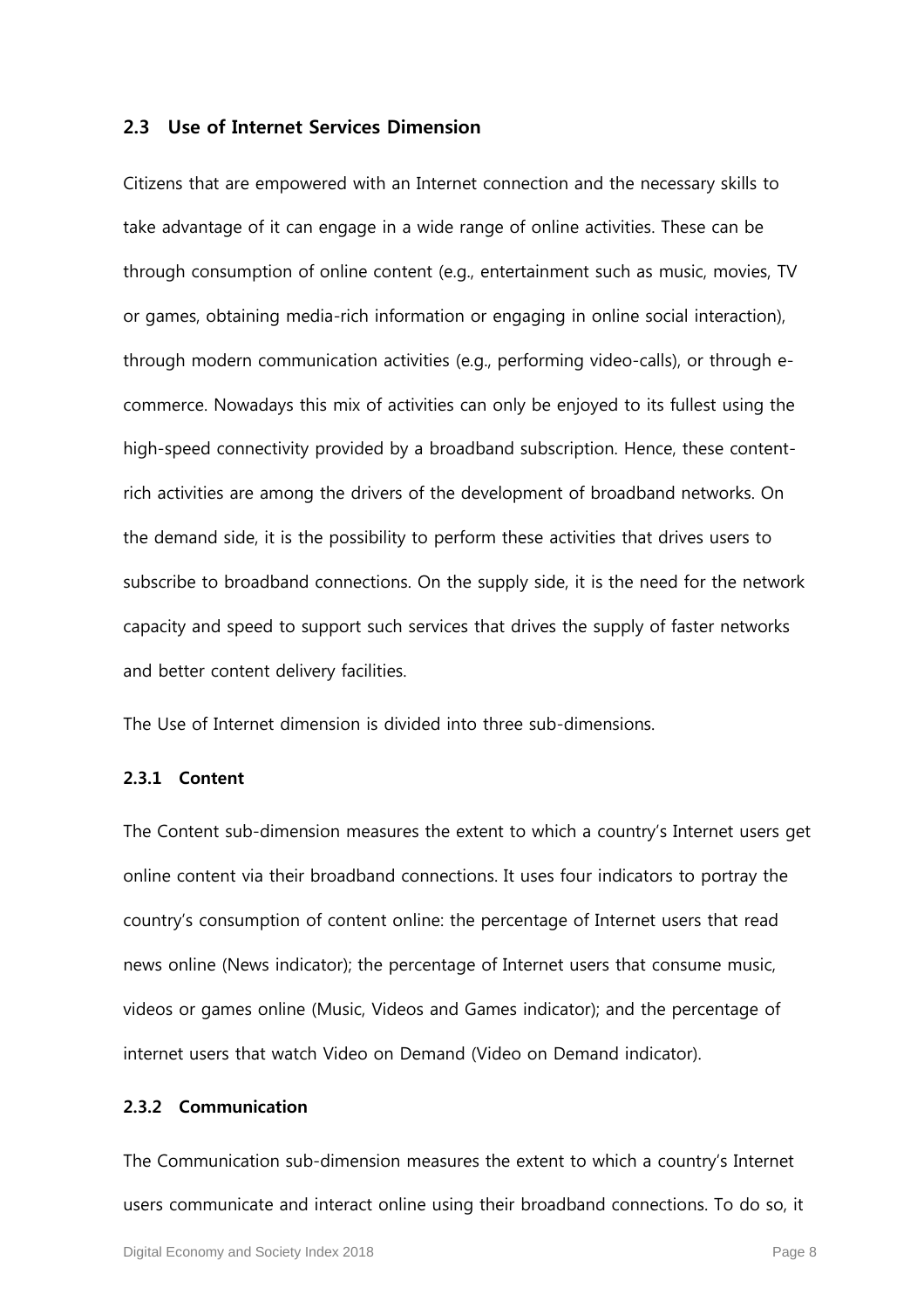uses two indicators: the percentage of Internet users that do video or audio calls using the Internet (Video Calls indicator) and the percentage of Internet users that use social networks (Social Networks indicator).

#### **2.3.3 Transactions**

The Transactions sub-dimension captures the propensity of Internet users to perform transactions online. It concentrates on two indicators: whether users go online to fulfil their banking needs (eBanking indicator), or to purchase products or services (Shopping indicator).

#### **2.4 Integration of Digital Technology Dimension**

On the business side, digitization is one of the main contributors to enhanced economic growth. Adoption of digital technology (among which are new technologies such as Cloud, Big Data, or the Internet of Things) to enhance efficiency, reduce costs or allow for closer engagement with customers, collaborators or business partners is becoming a mandatory requirement for being competitive. This, together with the ability to use the Internet as a sales outlet, can contribute significantly to the modernisation of businesses and, ultimately, to their success. However, the integration of these technologies in the business sector cannot happen without the appropriate infrastructure, whether it is the availability of fast Internet or the availability of skilled workers in the labour market.

The Integration of Digital Technology dimension is divided into two sub-dimensions.

#### **2.4.1 Business digitization**

The Business digitization sub-dimension takes stock of the level of adoption of digital technologies by a country's businesses. It focuses on five technologies: the sharing of information electronically inside companies via ERP (Electronic Information Sharing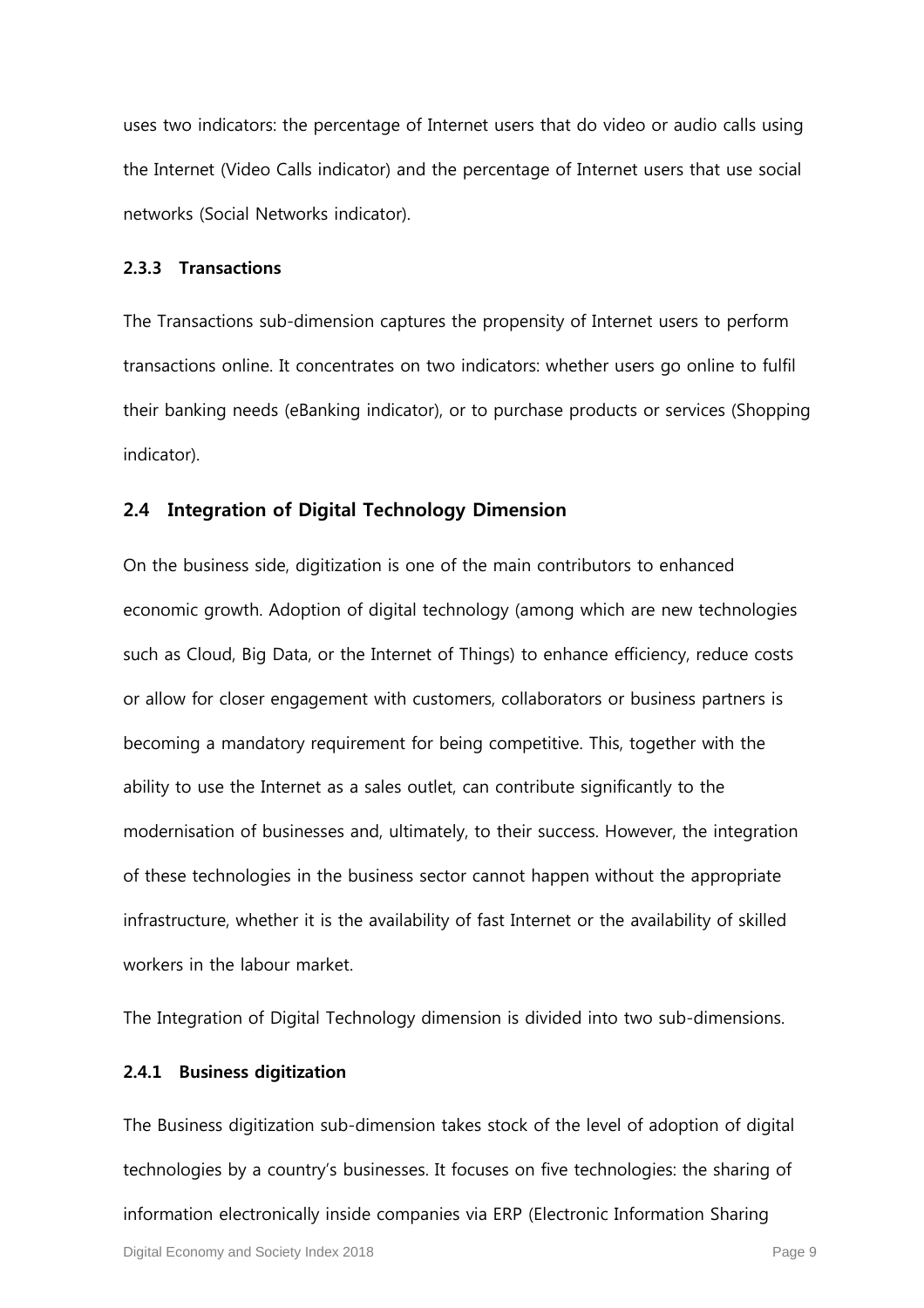indicator), the use of Radio-frequency Identification technologies (RFID indicator), the engagement with clients, partners and other stakeholders via social media (Social Media indicator), the use of e-invoices (eInvoices indicator)<sup>2</sup> and the use of Cloud services of at least medium complexity (Cloud indicator).

#### **2.4.2 E-commerce**

The e-commerce sub-dimension focuses on the exploitation of the online sales channel by a country's small and medium enterprises. It captures this via three indicators: the percentage of SMEs that have sold online during the previous year (SMEs Selling Online indicator), the average turnover they realised from online sales (E-commerce Turnover indicator), and the percentage of SMEs that sold online to other EU countries (Selling Online Cross-border indicator). It is important to note that the for the above ecommerce indicators the questionnaire asks about figures related to the previous year, i.e. the data shown as of 2017 relates to figures for  $2016<sup>3</sup>$ 

#### **2.5 Digital Public Services Dimension**

Business and citizen interaction with the Public Sector can be improved and made significantly more efficient through the use of digital technologies. Such efficiency gains materialise both on the side of the Public Administration as well as on the business side. Public Administration can take advantage of technology to better address an ever more demanding set of business and citizen needs while at the same time realising significant cost reductions. With better and more streamlined Public Services, citizens

<sup>2</sup> Data shown as of 2017 relates to 2016 for the same reason as in case of e-commerce indicators, See e-commerce section for explanation

 $3$  This is in line with the publication practices of Eurostat.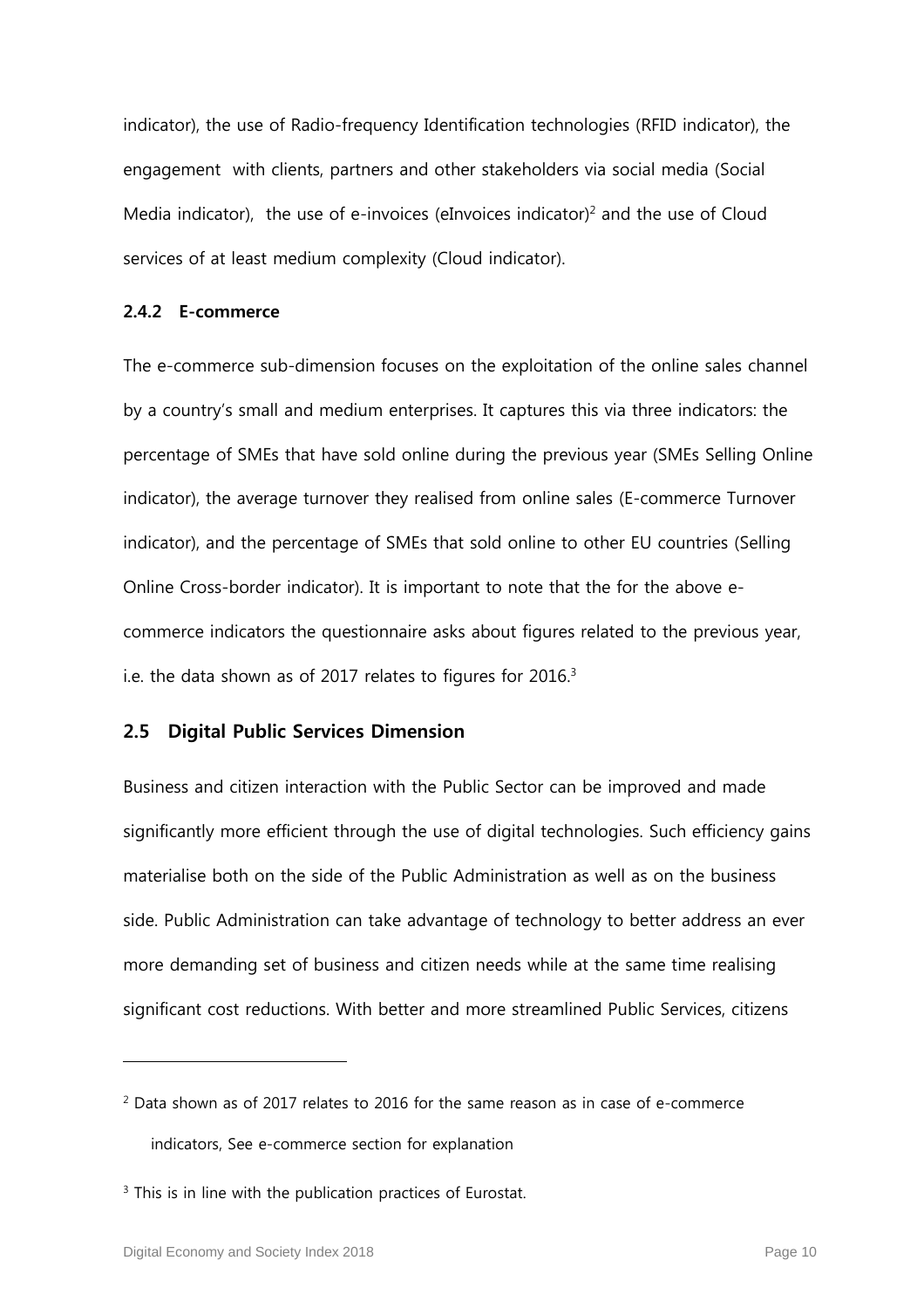and businesses gain in efficiency, both due to more functionality as well as to reductions in time spent. Furthermore, the use of electronic systems in areas such as public procurement or taxation can lead of significant gains by streamlining processes and increasing efficiency, improving transparency, and reducing the room for corruption or evasion.

The Digital Public Services dimension is composed of two single sub-dimension.

#### **2.5.1 eGovernment**

The eGovernment sub-dimension captures the level of development of a country's eGovernment services. It does so using five indicators:

- eGovernment users measured as the percentage of Internet users needing to submit forms to the public administration (eGovernment Users indicator);
- the level of sophistication of a country's eGovernment services (using the Prefilled Forms indicator, which measures the extent to which data that is already known to the public administration is pre-filled in the forms that are presented to the user);
- the level of completeness of a country's eGovernment offer (using the Online Service Completion indicator, which measures the extent to which the various steps in an interaction with the public administration – life event – can be performed completely online),
- Digital Public Services for Businesses, a new indicator that broadly reflects the share of public services needed for starting a business and for conducting regular business operations that are available online for domestics as well as for foreign users and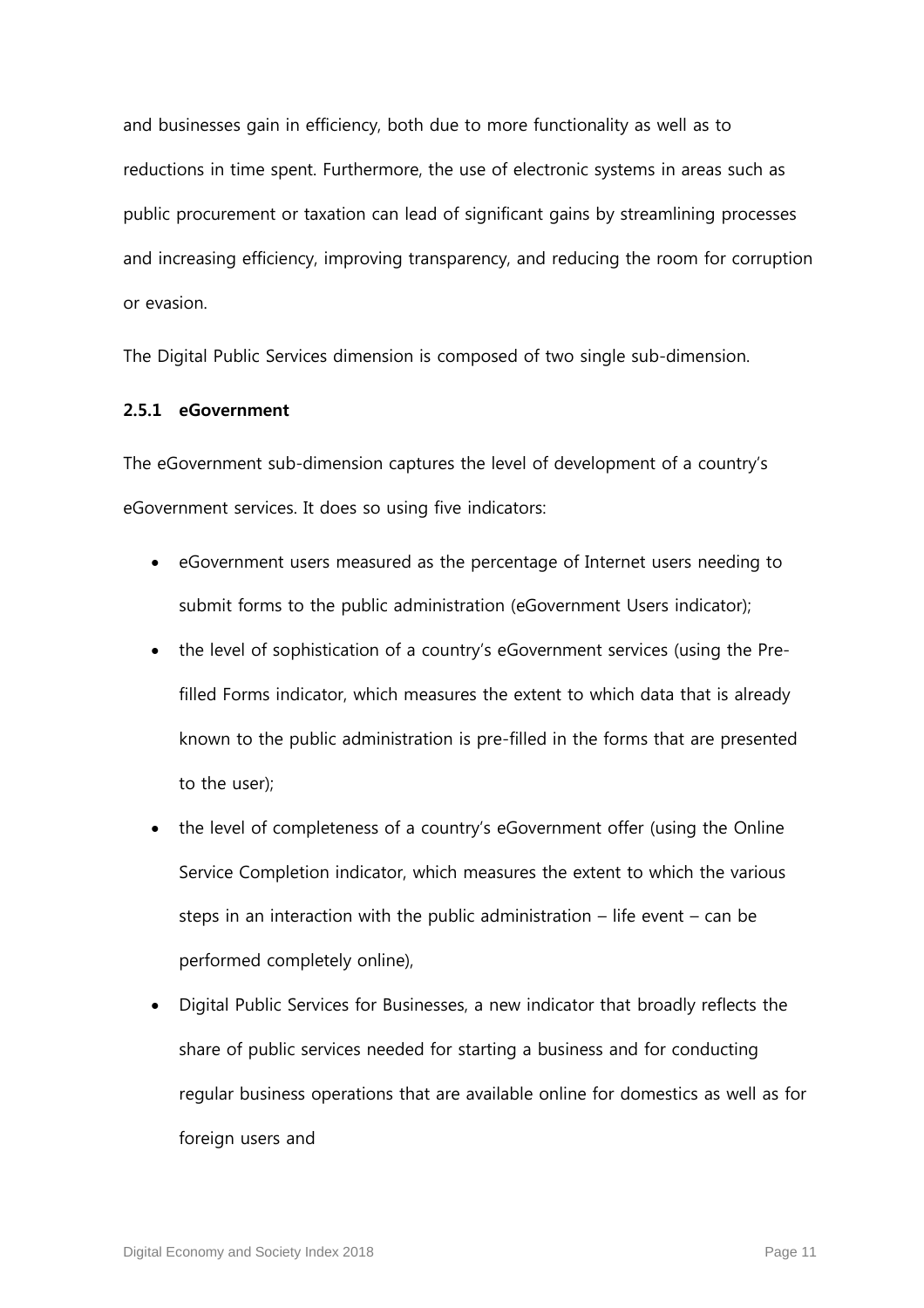• the government commitment to open data (by means of the Open Data indicator).

#### **2.5.2 eHealth**

This new sub-dimension captures the percentage of people who used health and care services provided online without having to go to the hospital or doctors surgery (for example, by getting a prescription or a consultation online)

#### <span id="page-11-0"></span>**2.6 Changes compared to DESI 2017**

The current publication of the DESI includes improvement in comparison to the version published by the European Commission in 2017.

As for Connectivity, several changes were made. The Ultrafast Broadband subdimension was added measuring Ultrafast Broadband coverage (the combined footprint of Fibre to the Premises and Cable Docsis 3.0., measured as the percentage of homes) and Ultrafast Broadband Take-up (percentage of homes subscribing to at least 100 Mbps). Fast Broadband Take-up is measured as the percentage of homes in DESI 2018 instead of the percentage of subscriptions used in earlier publications. Spectrum was removed from the index. Finally, a more robust methodology was used for the calculation of fixed broadband prices, assessing 12 consumption baskets and household income (1e1 Broadband Price Index). This resulted in changes in the historical data, which were re-stated

In the Human capital dimension, the historical data were revised by Eurostat for the indicator 2b2 STEM graduates.

The Use of Internet Services and the Integration of Digital Technology dimensions were not affected by any change.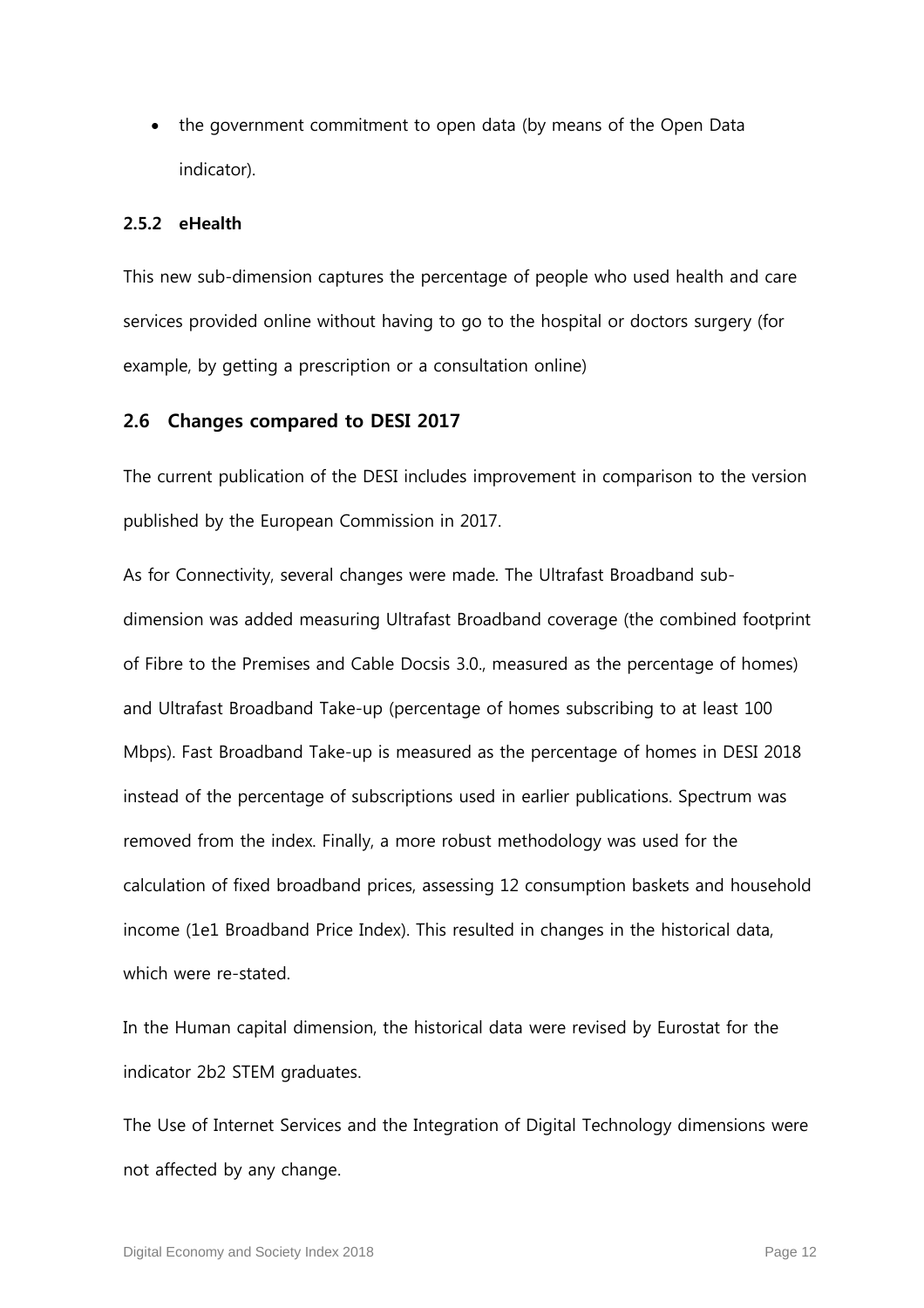Regarding Digital Public Services, a new sub-dimension (eHealth) was introduced with one indicator measuring the percentage of people who used health and care services provided online. Under eGovernment a new indicator was added on digital public services for businesses.

In addition, a limited number of historical data points were revised for other indicators, too. As a result of the above changes, the rankings for the previous years have slightly changed.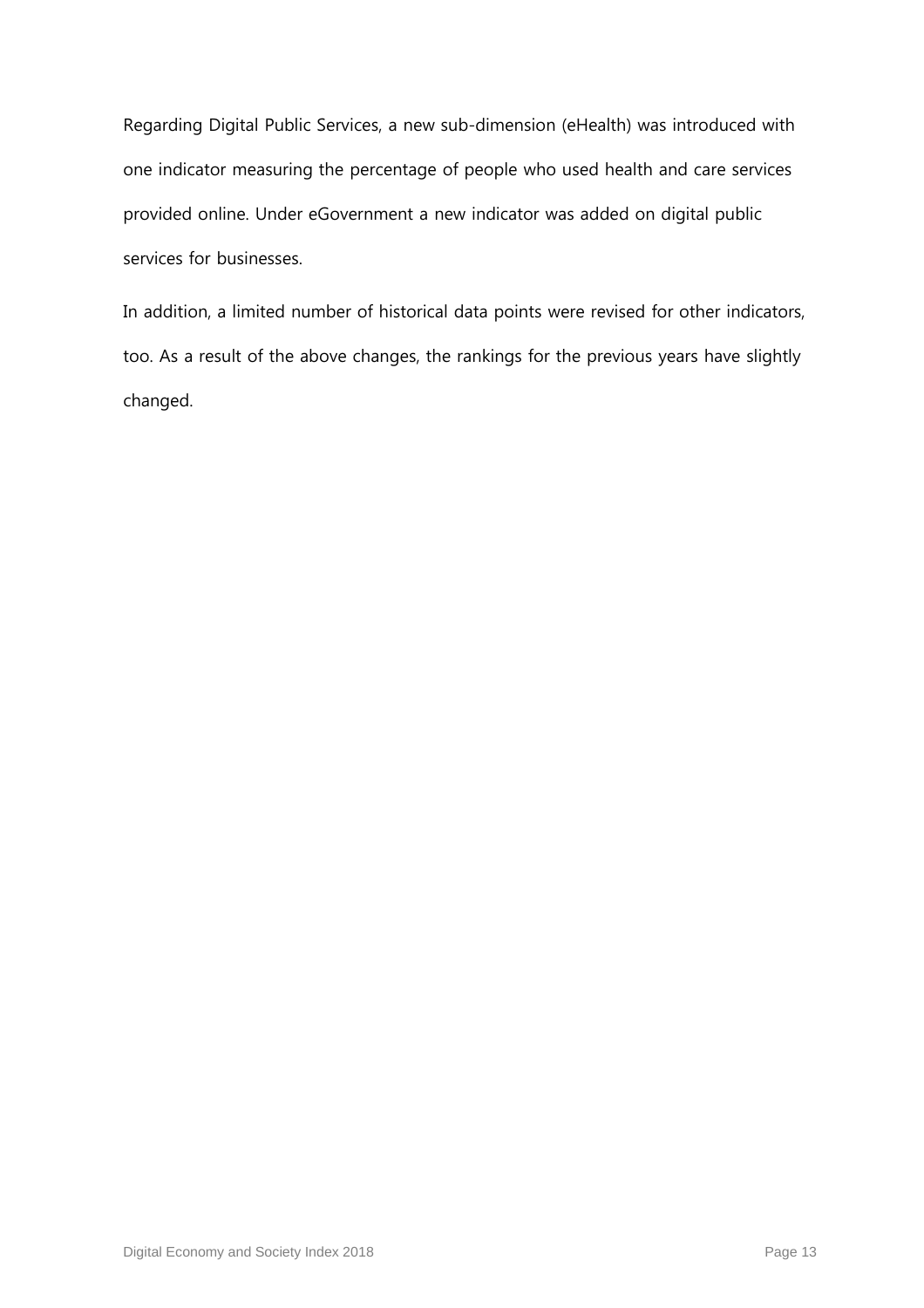## **3 Methodological considerations**

#### **3.1 Indicator Requirements**

Indicators used in the DESI comply with the following requirements:

- Must be collected on a regular basis. In order to fulfil the monitoring function, the indicators used in the index must be collected ideally on a yearly basis (or at least with a pre-defined regularity).
- Must be relevant for a policy area of interest. All indicators in the index must be accepted as relevant metrics in their specific policy areas.
- Must not be redundant. The index should not contain indicators that are redundant, either statistically or in terms of interpretation.

#### **3.2 Data updates and corrections**

Updates and corrections are part of the lifecycle and nature of statistical data. It is typical that the values for one indicator suffer small amendments and only stabilise completely months or even years after the indicator was originally computed. This is the case with a significant number of indicators used in the construction of the DESI.

At each publication, historical data are also reviewed to accommodate such changes. It is to be noted that the current report takes account of changes notified to the European Commission before 15 February 2018. Any modification made after this date will be included in the next report, which is expected in 2019.

#### **3.3 Normalisation**

In order to aggregate indicators expressed in different units into the sub-dimensions and dimensions of the DESI, those indicators were normalised. In DESI, normalisation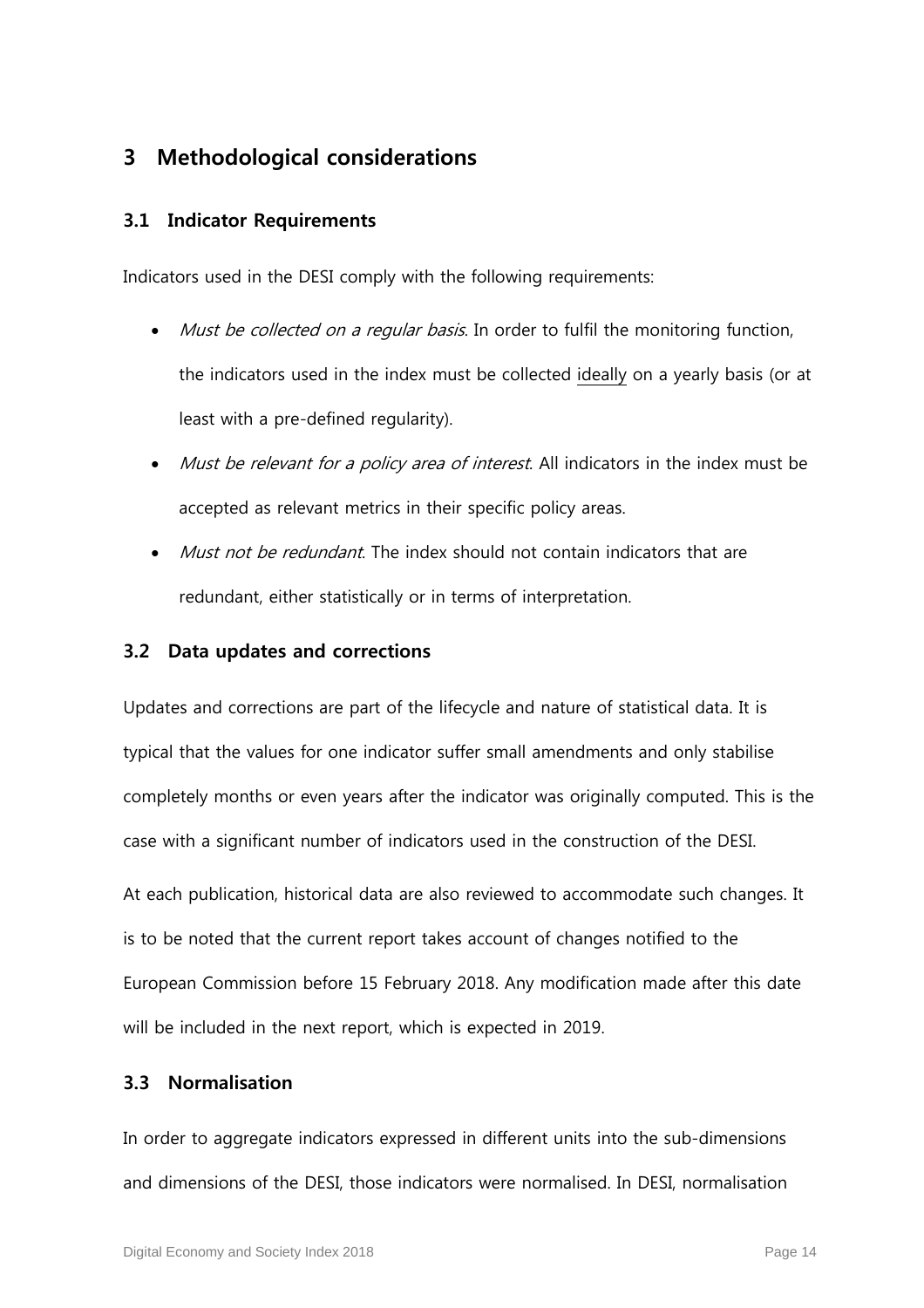was done using the *min-max* method, which consists on a linear projection of each indicator onto a scale between 0 and 1. For indicators with positive direction (i.e., where higher is better), the 0 value in the normalised scale was anchored to the minimum value in the indicator original scale, and the value 1 in the normalised scale was anchored to the maximum value in the indicator's scale.

To allow for inter-temporal comparisons of index scores, the minima and maxima for the normalisation of each indicator were fixed and will be used for normalisation in the future versions of the DESI. [Table 2](#page-16-0) presents the values that were chosen as the minimum and maximum of each indicator for normalisation purposes.

Due to the choice of normalisation minima and maxima that are fixed over time, the values of one or another indicator may surpass the indicator's normalisation maximum or fall below its minimum in the future. The score for such values will become, respectively, higher than 1 or lower than 0. While this fact does not present a major methodological concern, the choice of minima and maxima was performed carefully taking into account the likely evolution of each indicator and the balance between indicators, so as to try to minimise the occurrence of such events.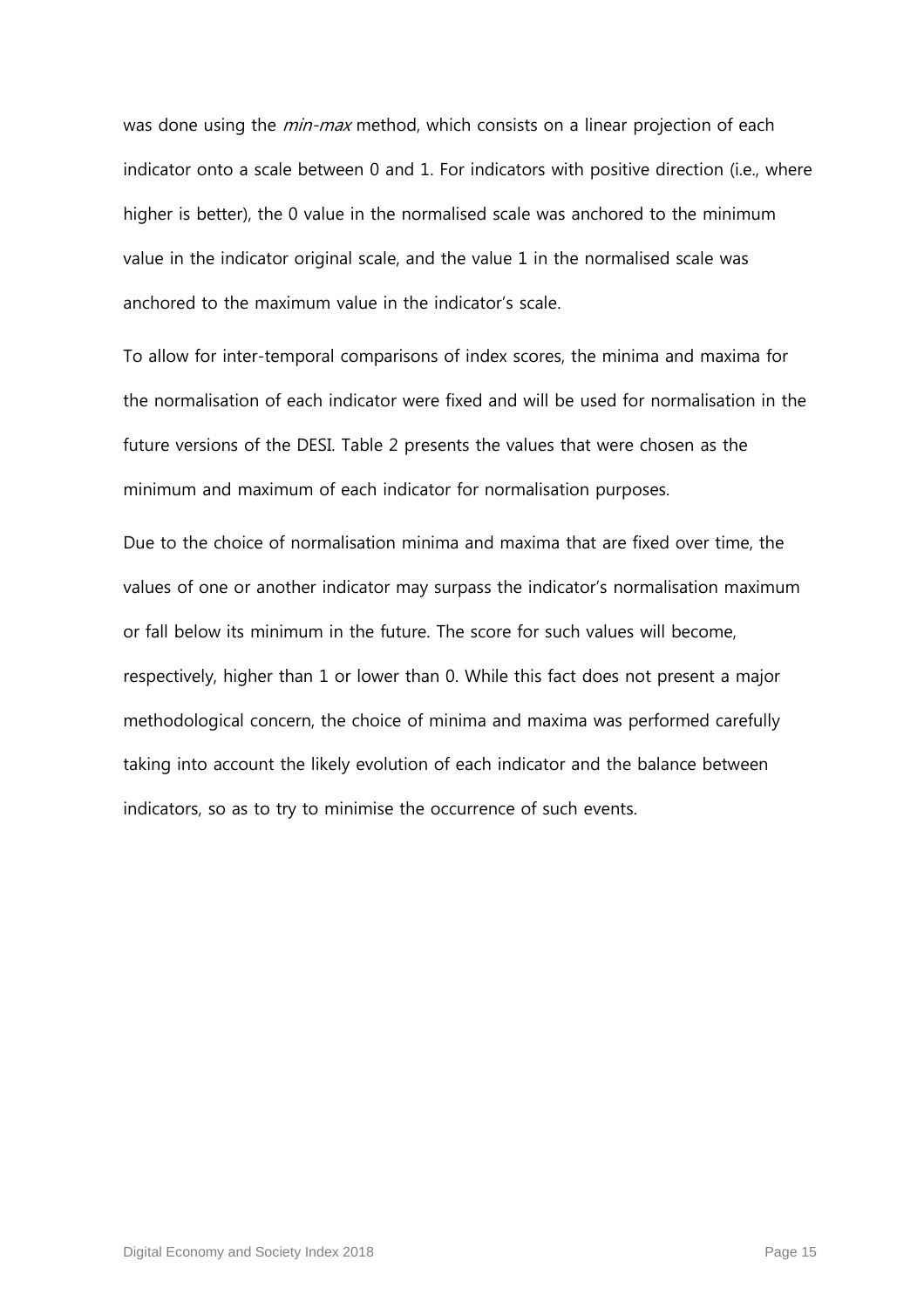| <b>Indicator</b>                   | Unit                                                    | Min | <b>Max</b> |
|------------------------------------|---------------------------------------------------------|-----|------------|
| 1a1 Fixed BB Coverage              | % households                                            | 80% | 100%       |
| 1a2 Fixed BB Take-up               | % households                                            | 50% | 100%       |
| 1b1 4G coverage                    | % households                                            | 0%  | 100%       |
| 1b2 Mobile BB Take-up              | Subscribers per 100 people                              | 25  | 150        |
| 1c1 Fast BB (NGA) Coverage         | % households                                            | 0%  | 100%       |
| 1c2 Fast BB Take-up                | % households                                            | 0%  | 100%       |
| 1d1 Ultrafast BB coverage          | % households                                            | 0%  | 100%       |
| 1d2 Ultrafast BB Take-up           | % households                                            | 0%  | 100%       |
| 1e1 Fixed BB Price                 | Score (0 to 100)                                        | 0   | 100        |
| 2a1 Internet Users                 | % individuals                                           | 40% | 100%       |
| 2a2 Basic Digital Skills           | % individuals                                           | 0%  | 100%       |
| 2b1 ICT Specialists                | % individuals                                           | 0%  | 7%         |
| 2b2 STEM Graduates                 | Graduates in STEM per 1000 individuals (20-29 yo)       | 0   | 40         |
| 3a1 News                           | % individuals who used Internet in the last 3<br>months | 33% | 100%       |
| 3a2 Music, Videos and Games        | % individuals who used Internet in the last 3<br>months | 50% | 100%       |
| 3a3 Video on Demand                | % individuals who used Internet in the last 3<br>months | 0%  | 60%        |
| 3b1 Video Calls                    | % individuals who used Internet in the last 3<br>months | 20% | 100%       |
| <b>3b2 Social Networks</b>         | % individuals who used Internet in the last 3<br>months | 40% | 100%       |
| 3c1 Banking                        | % individuals who used Internet in the last 3<br>months | 0%  | 100%       |
| 3c2 Shopping                       | % internet users (last year)                            | 0%  | 100%       |
| 4a1 Electronic Information Sharing | % enterprises                                           | 0%  | 60%        |
| 4a2 RFID                           | % enterprises                                           | 0%  | 15%        |
| 4a3 Social Media                   | % enterprises                                           | 0%  | 50%        |
| 4a4 eInvoices                      | % enterprises                                           | 0%  | 50%        |
| 4a5 Cloud                          | % enterprises                                           | 0%  | 50%        |
| <b>4b1 SMEs Selling Online</b>     | % of SMEs                                               | 0%  | 33%        |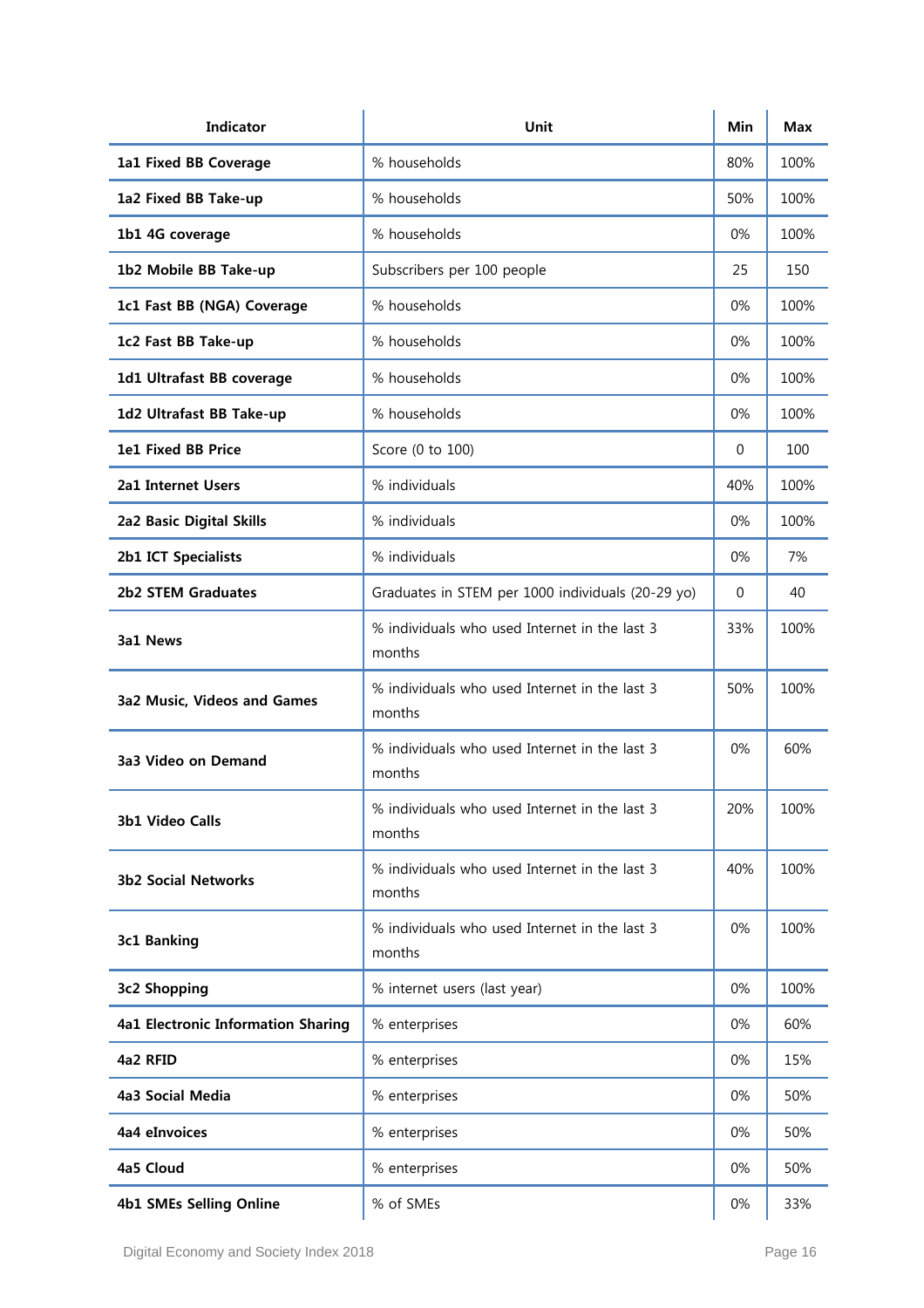| 4b2 E-commerce Turnover                              | % turnover                                           | $0\%$    | 33%  |
|------------------------------------------------------|------------------------------------------------------|----------|------|
| 4b3 Selling Online Cross-border                      | % of SMEs                                            | $0\%$    | 25%  |
| 5a1 eGovernment Users                                | % internet users (last year) needing to submit forms | $0\%$    | 100% |
| 5a2 Pre-filled Forms                                 | Score (0 to 100)                                     | 0        | 100  |
| 5a3 Online Service Completion                        | Score (0 to 100)                                     | 40       | 100  |
| 5a4 Digital Public Services for<br><b>Businesses</b> | Score (0 to 100)                                     | 20       | 100  |
| 5a5 Open Data                                        | % of the maximum score                               | $\Omega$ | 100% |
| <b>5b1 eHealth Services</b>                          | % of individuals                                     | $0\%$    | 100% |

**Table 2.** Minima and Maxima used in indicator normalisation

#### <span id="page-16-0"></span>**3.4 Imputation of missing observations**

Some indicators presented missing observations for some countries. Values for those observations were estimated using different methodologies. If a value from a previous year was available, this value was used. In certain indicators (e.g. 4a4 eInvoices and 4a5 Cloud) 2015 data was missing for several countries, but 2014 and 2016 values were available. In these cases the 2015 values were estimated as the average of 2014 and 2016 data. In some other cases, more recent data was used to estimate data points for earlier years. For indicators, where no time series were available for all the five years presented in the current report, the missing years were estimated based on the data for the available years.

In DESI 2018, 4% of all observations were imputed. As for the whole data set (DESI 2014-2018) imputations concern 16% of data points.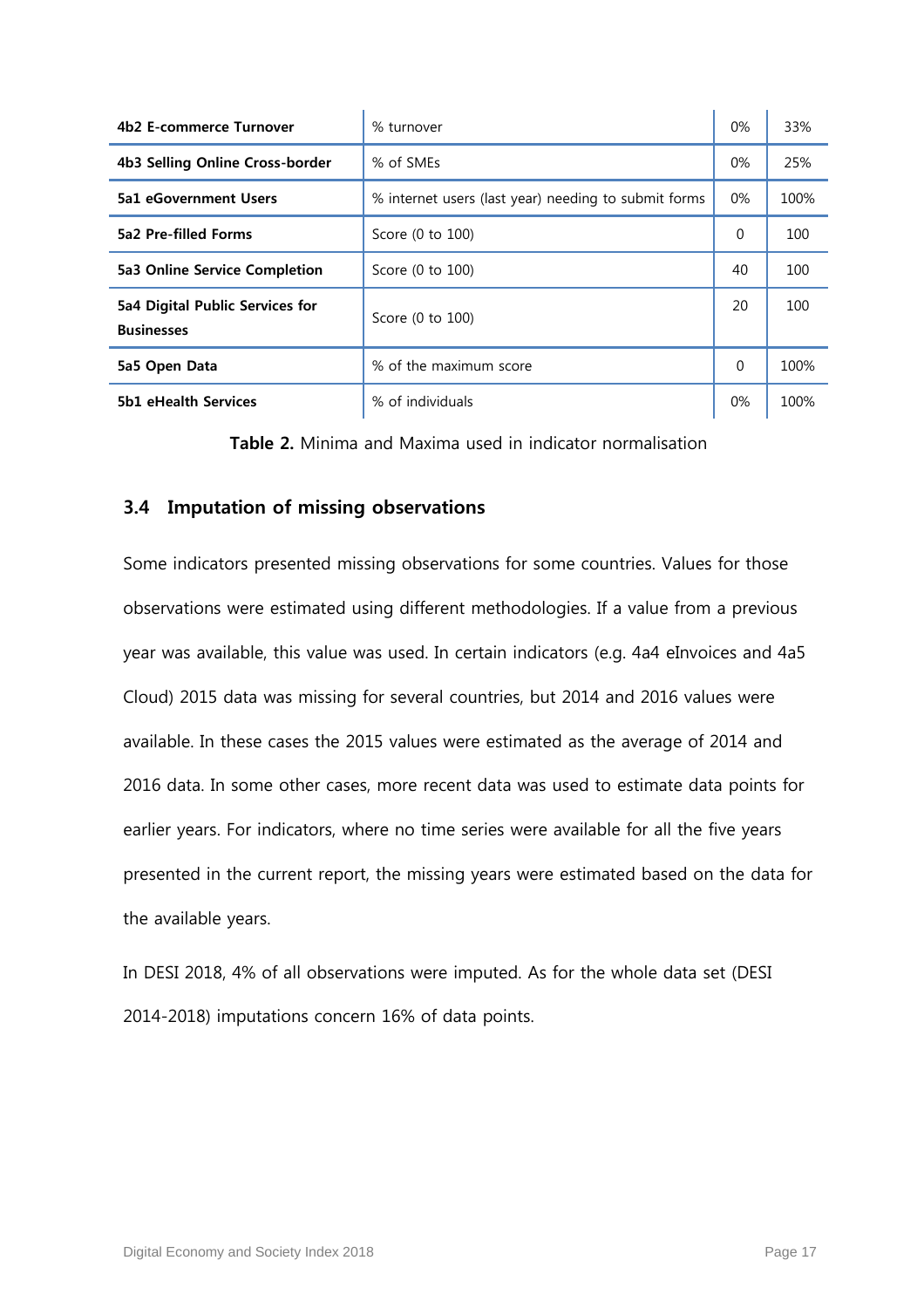#### **3.5 Weights**

Some dimensions, sub-dimensions and individual indicators are more relevant than others, and for such a reason they were given higher weight in the computation of the final index score for each country.

Table 3 presents the overall weights attributed to the main DESI dimensions, which reflect the EU's digital policy priorities.

| Dimension                           | Weight |
|-------------------------------------|--------|
| 1 Connectivity                      | 25%    |
| 2 Human Capital                     | 25%    |
| <b>3 Use of Internet Services</b>   | 15%    |
| 4 Integration of Digital Technology | 20%    |
| 5 Digital Public Services           | 15%    |

**Table 3.** Weights attributed to the DESI dimensions

Connectivity and Human Capital can be considered the most relevant dimensions because they represent the infrastructure of the digital economy and society. Hence, they were given higher weights. Integration of Digital Technology captures the use of ICT by the business sector, which, according to growth accounting theories is one of the most important drivers of growth. It was given a high weight, but not as high as the previous two dimensions. Finally, Use of Internet Services (by citizens) and Digital Public Services are enabled by the infrastructure and their contribution is strengthened by the quality of such infrastructure. For this reason, they were weighed less.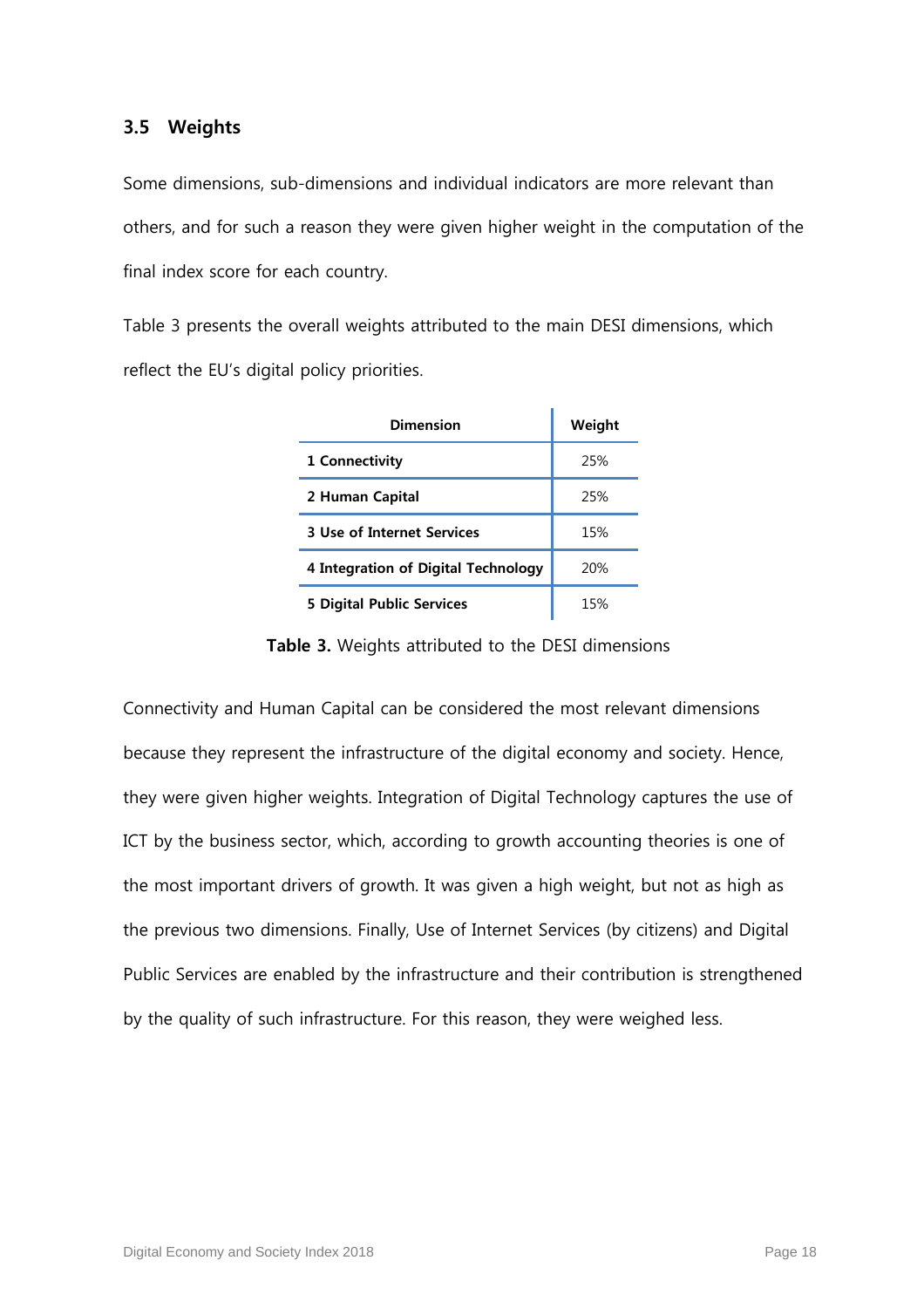Weights were also assigned at the sub-dimension and individual indicator level. Weights used at the sub-dimension level are summarised in table [4](#page-19-0)<sup>4</sup>.

Within Connectivity, Fixed Broadband, Fast Broadband and Ultrafast Broadband have a weight of 20% each, while Mobile Broadband weighs 30% and the Broadband Price Index 10%. All the sub-dimensions within the Human Capital and Use of Internet dimensions are considered of equal importance and are therefore weighted equally. When it comes to Integration of Digital Technology, the Business Digitisation dimension is more important than the E-commerce one, and therefore weighted higher at 60%. Under Digital Public Services eGovernment is weighted at 80% and eHealth at 20%.

| <b>Sub-Dimension</b>               | Weight |  |  |
|------------------------------------|--------|--|--|
| 1 Connectivity                     |        |  |  |
| <b>1a Fixed Broadband</b>          | 20%    |  |  |
| <b>1b Mobile Broadband</b>         | 30%    |  |  |
| 1c Fast Broadband                  | 20%    |  |  |
| 1d Ultrafast Broadband             | 20%    |  |  |
| <b>1e Broadband Price Index</b>    | 10%    |  |  |
| 2 Human Capital                    |        |  |  |
| 2a Basic Skills and Usage          | 50%    |  |  |
| 2b Advanced skills and Development | 50%    |  |  |
| <b>3 Use of Internet Services</b>  |        |  |  |
| <b>3a Content</b>                  | 33%    |  |  |
| <b>3b Communication</b>            | 33%    |  |  |
| <b>3c Transactions</b>             | 33%    |  |  |

<sup>&</sup>lt;sup>4</sup> Since the weight assignment for sub-dimensions is local to the dimension that they are part of, then the sum of weights of the sub-dimensions within each dimension should add up to 100%.